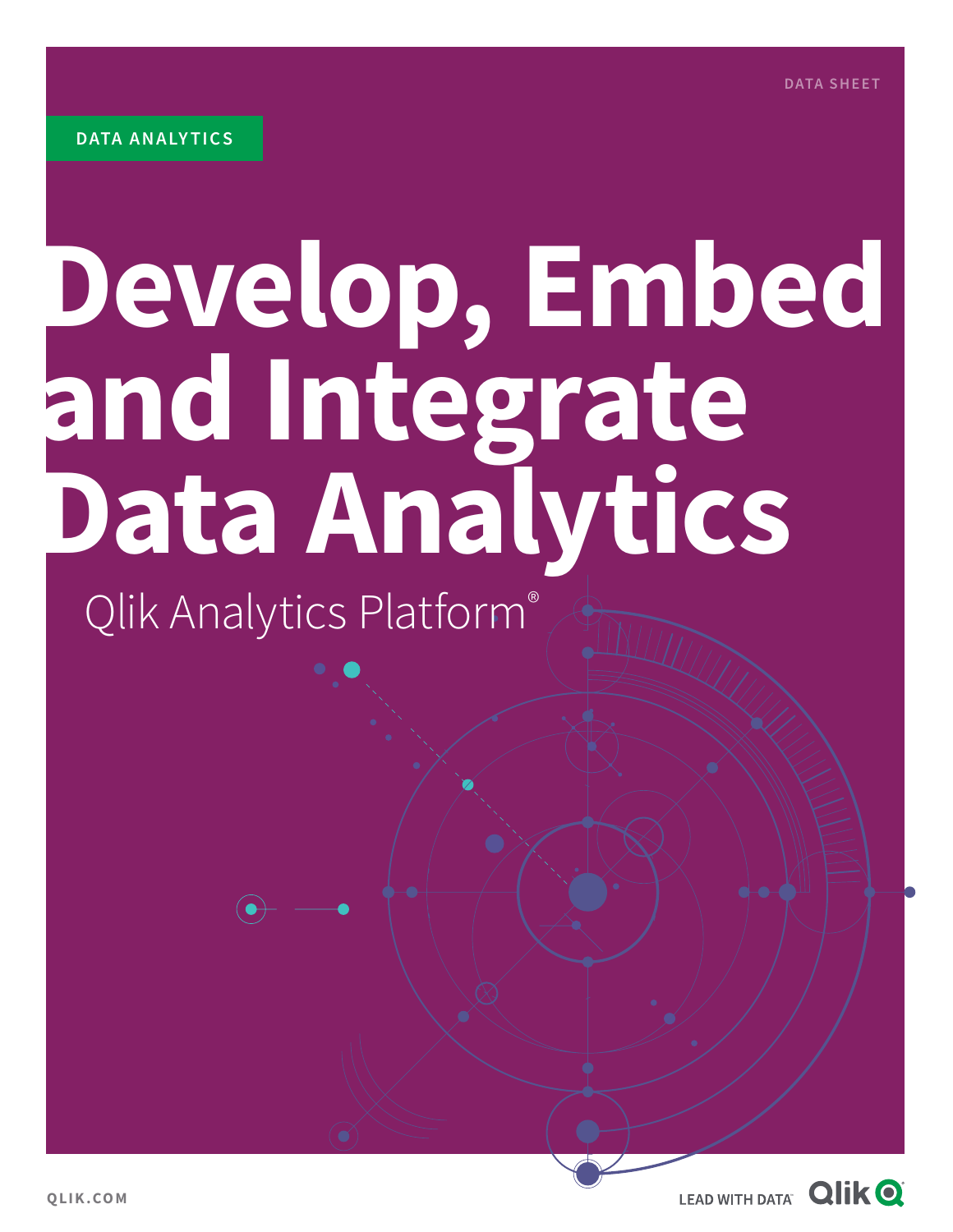# Building Engaging Visual Analytics

Qlik has a simple philosophy: Visual analytics should allow you to discover every possible connection within your data. And our vision of analytics for everyone goes beyond just self-service to deliver technology, resources, and support for developers building visual analytic solutions for consumers. We don't limit the possibilities for what the greater visualization and app-building community can imagine.



**Embed interactive visualizations into any application**



# **Qlik Analytics Platform**

The Qlik Analytics Platform puts the power of the Qlik® Associative Engine and visualizations in the hands of application and web developers through powerful, open, and modern APIs – allowing you to see all the connections among all the values in all your data.



# **Try It for Free**

Experience the power of the Qlik Analytics Platform for free. Download Qlik Sense® Desktop to access the Qlik chart libraries, and then integrate them into your own web applications using the mashup editor. To learn more, please visit [www.community.qlik.com.](www.community.qlik.com)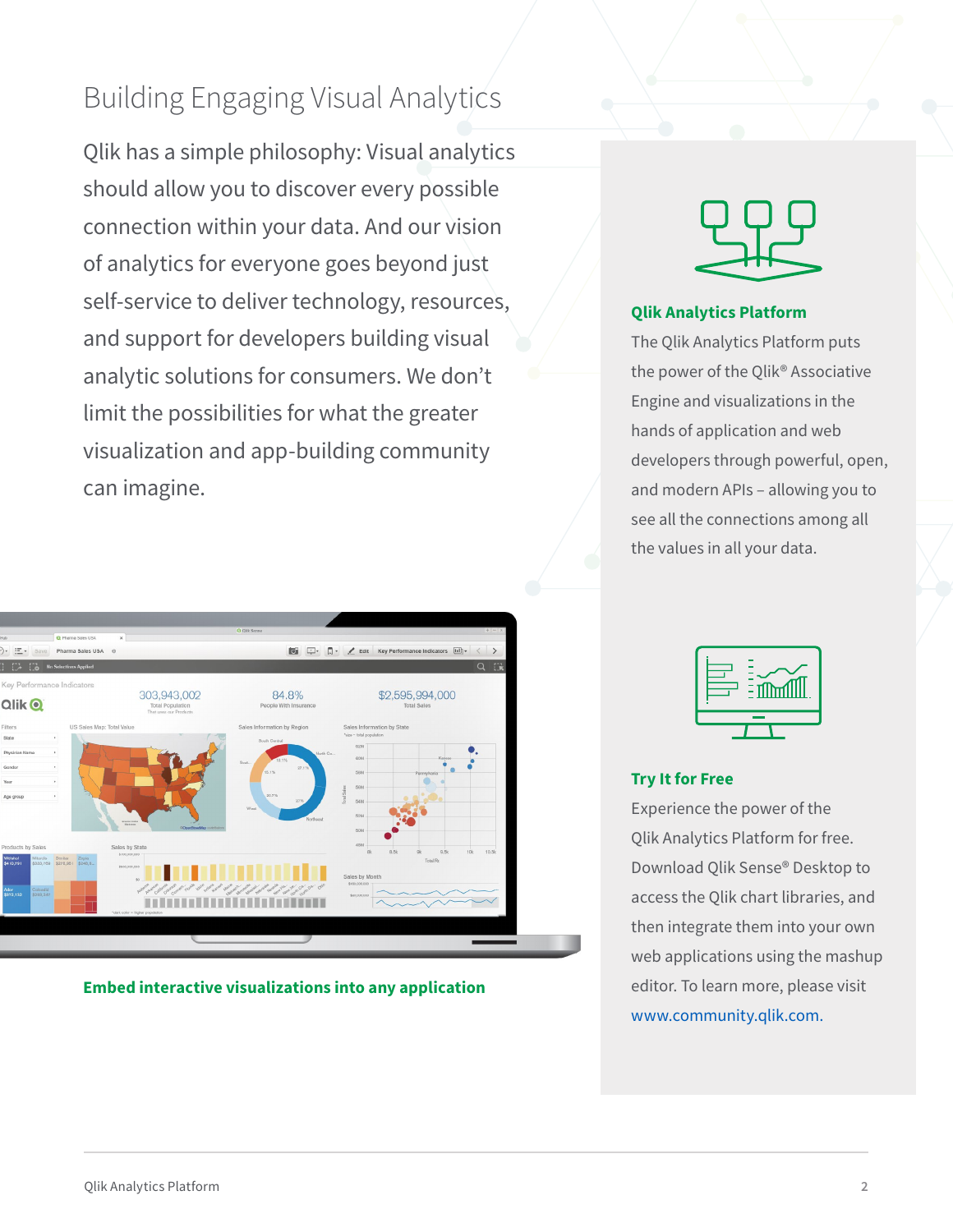# Supporting Qlik Developers

The Qlik Analytics Platform is designed to allow application and web developers to easily and flexibly embed Qlik powerful visual analytics capabilities right into their own applications. These can be as simple as web mashups containing just a few charts, or much more complex integrated web or device applications.



# **Combine the latest technology with the power of the Qlik Associative Engine**

The Qlik Analytics Platform has been designed to accommodate the need for embedded analytics and extend the power and flexibility of Qlik Sense throughout the enterprise and beyond. By directly accessing the same market- leading associative in-memory engine that's used by all Qlik products, developers have great flexibility to build the exact solutions they need. We provide a series of modern, open, and standard APIs like the Mashup API, Extensions API, Engine API, and back-end management APIs.

# **Direct Access to the Qlik Associative Engine**

The Qlik Analytics Platform APIs were built using modern standards, which are designed to work with today's most up-to-date web technologies. Qlik offers access to a set of industry standard, open, and modern programming interfaces like JavaScript®, HTML5, CSS3 and Node.js, which allow you to easily create and integrate visual analytics into any application.

### **Modern and Open APIs**

The Qlik Associative Engine is the second generation of the proven and patented engine technology that has powered Qlik products for the last decade. It provides associative data indexing and dynamic calculations that empower people to naturally explore, seeing all the connections among all the values in all their data. Associative data indexing exposes relationships in complex, multi-source data sets that would be hidden in hierarchical or querybased approaches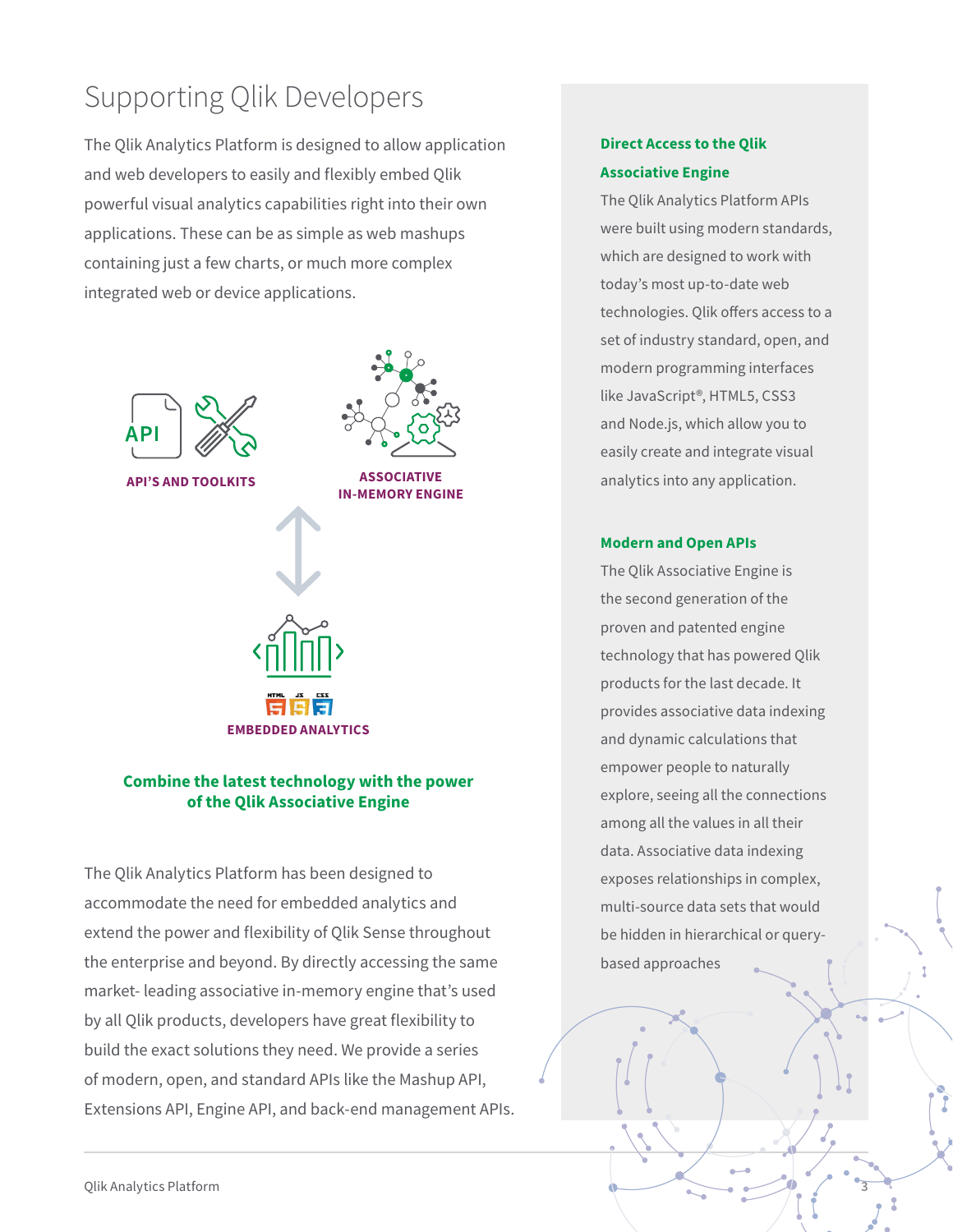# Delivering for ISVs

Qlik empowers ISVs to deliver a strong competitive advantage by offering customers compelling visual analytics that are integrated within their solutions – right where decisions are made.



# **Visualization Technology**

Take advantage of Qlik unique visualization technology, including:

- Responsive design
- Progressive disclosure
- Big Data visualization
- Mobile-ready and touch-ready
- Mapping
- Smart coloring



# **Flexible Licensing**

The Qlik Analytics Platform offers both a perpetual and subscription licensing approach, allowing ISVs to choose licensing that works best for them and to scale in a predictable, understandable way.

The Qlik Analytics Platform enables ISVs to take full advantage of the Qlik Associative Engine, compelling visualizations, and APIs to easily build visual analytics capabilities right into their solutions, providing maximum value to their customers.

Over a

25.66%

days 26.86%

# **Access the full Qlik Chart library. Embed visual analytics anytime, anywhere**

Churn

Churn

Construction

Retail & Services Consulting, Audit & Tax

Hardware

Sandra Gossard Michael Weston Maria Heart

Churn

Churn

Churn

6.13M 12.26M